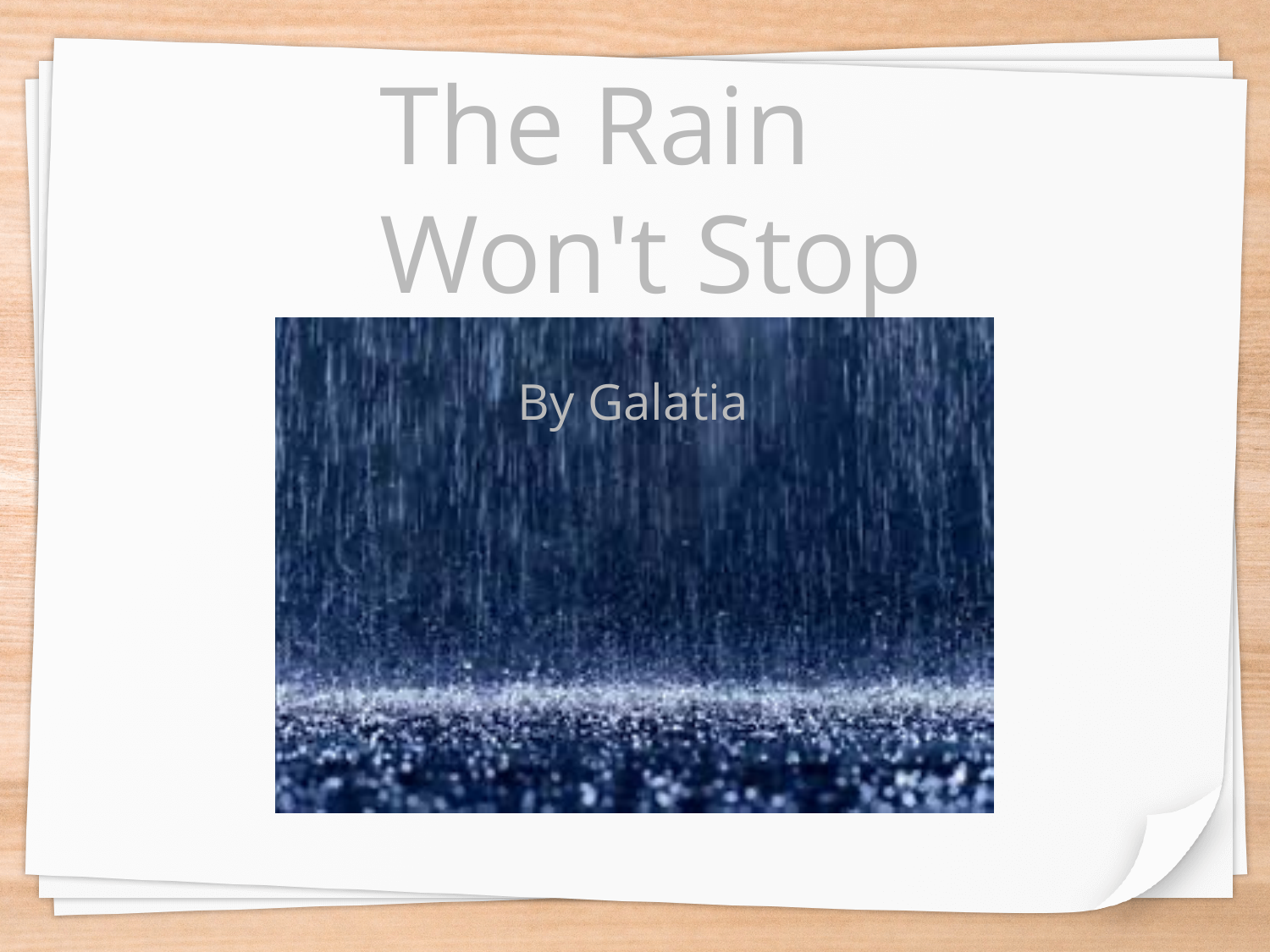Swoosh swash the rain and wind grabbed the<br>windows and slammed them open. They all<br>shattered. Then all the rain came rushing in. Then all<br>the rain came rushing in. Max tried to call his<br>mum,but the rain was too hard for he

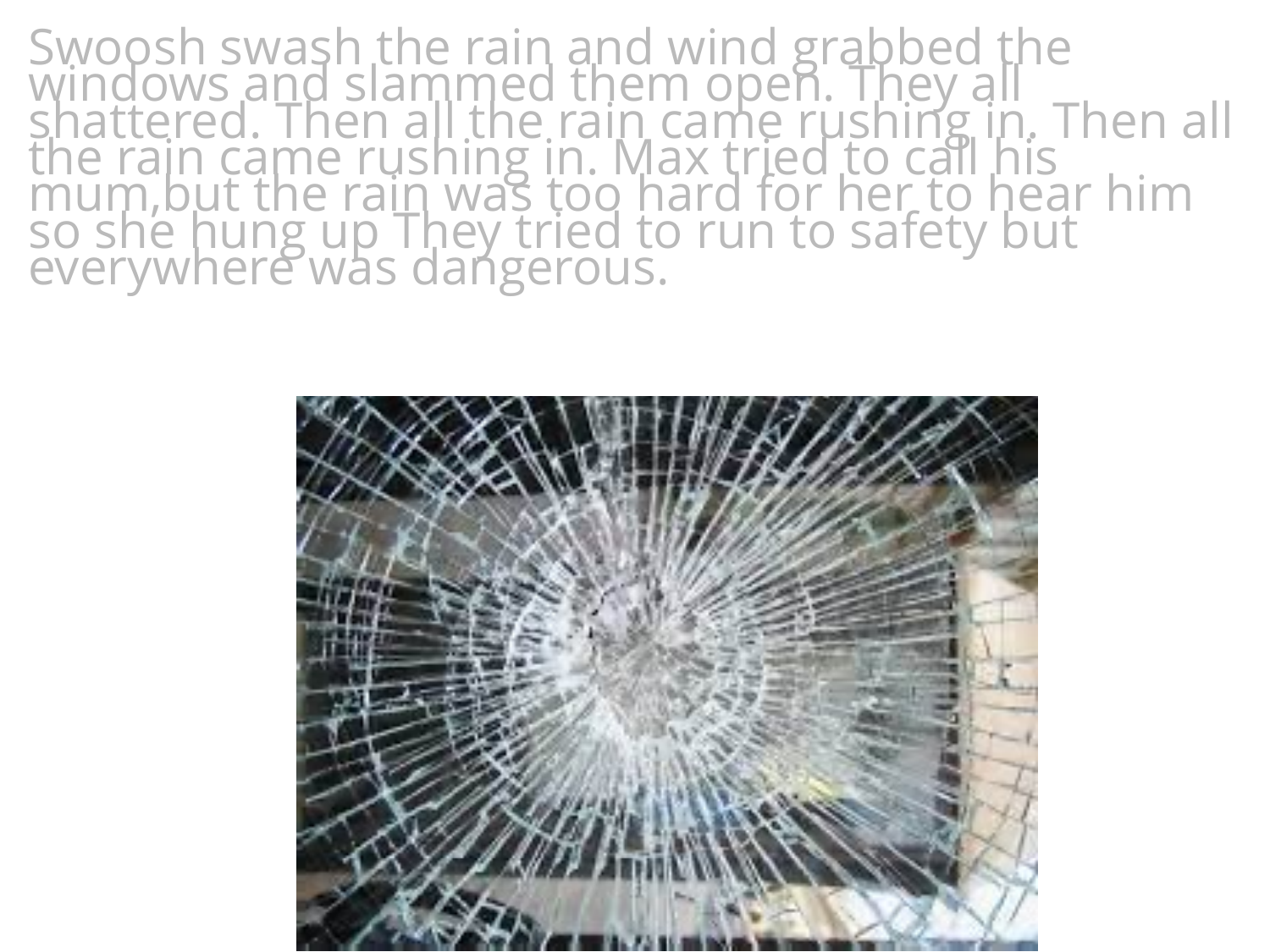Suddenly a large bang hit the roof. The parents said "We both need to go get supplies."

- "Can we come,"the kids asked
- "NO,its to dangerous,"dad yelled.
- "You guys stay together," mum said as they were walking out the door. Max and Lorretta didn't know what to do. A few hours passed by and there was no sign of their parents. The day passes by and Max woke up and he bounced with joy to see his parents, but they weren't there. On the other side of town was their parents stuck in the car but then "BANG" lightning hit the car. Both of their parents didn't survive. Then Max turned the TV on. "Breaking News two civilians have been killed."Their last names are Bobble if they are your family please report to city hall."